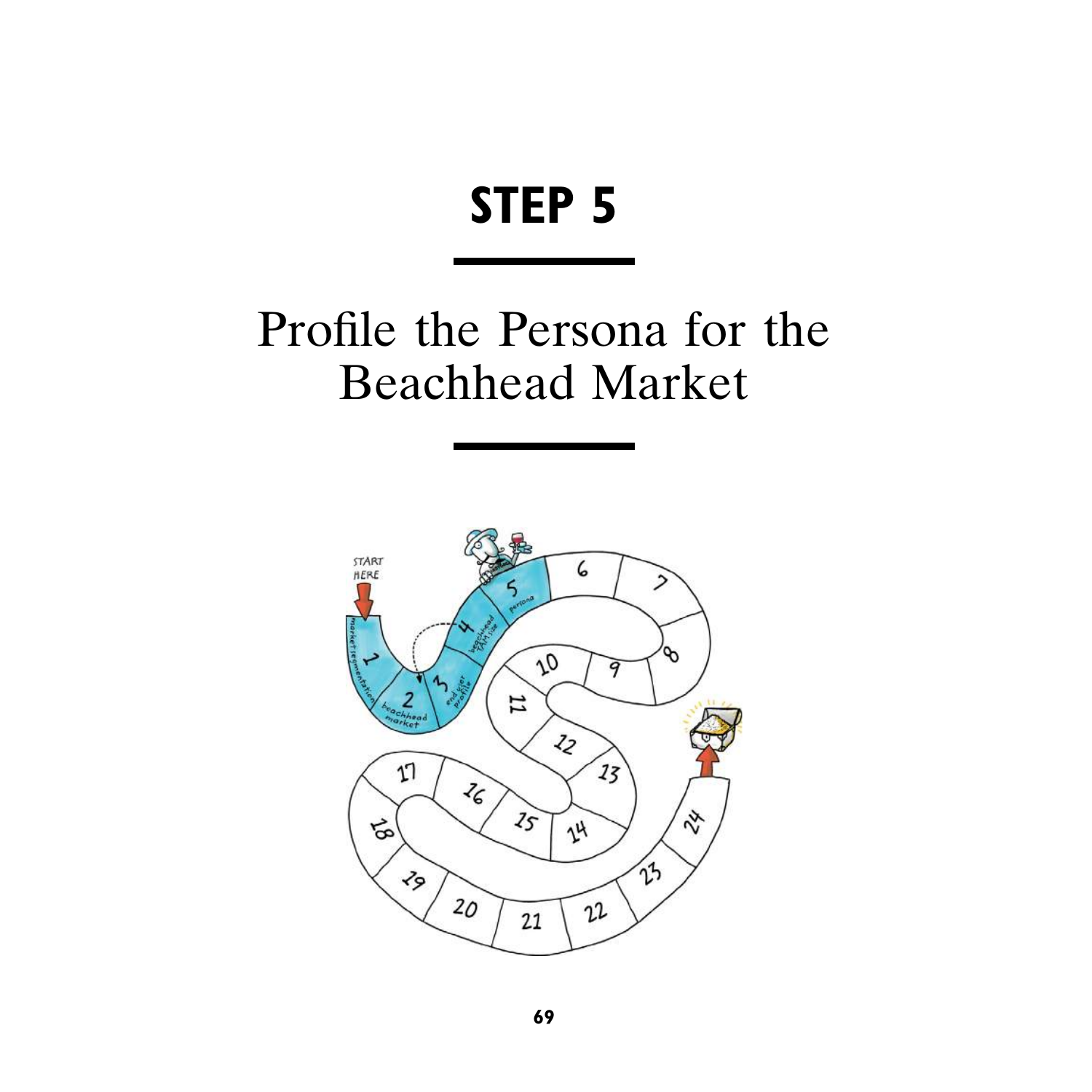## IN THIS STEP, YOU WILL:

- Choose one end user from one potential customer to be your Persona.
- Build a detailed description of that real person.
- Make the Persona visible to all in the new venture so that it gets referenced on an ongoing basis.



The Persona ensures that everyone is unambiguously focused on the same target.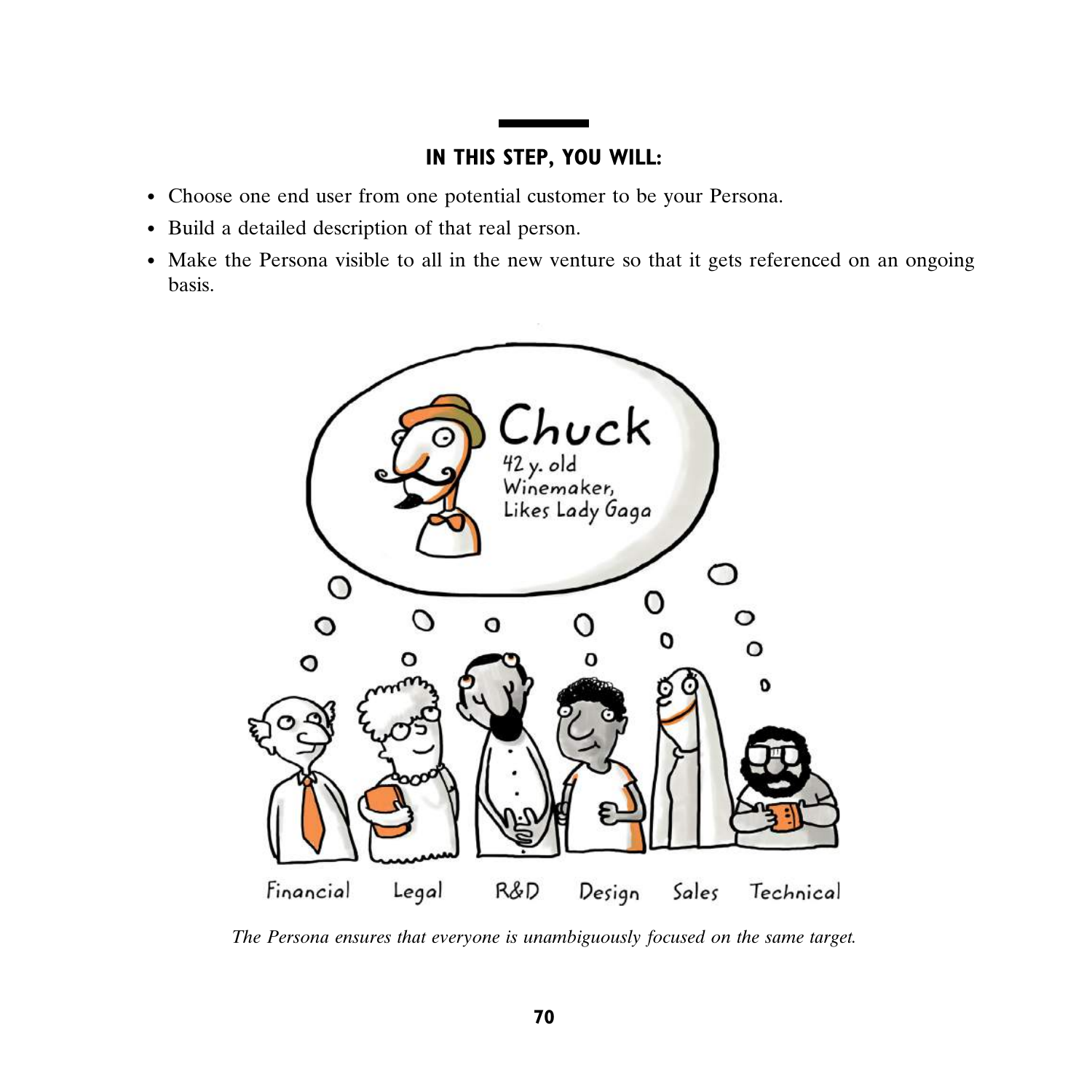One of the most fun and unifying steps of the 24 Steps process is developing the Persona. Unlike<br>the End User Profile in Step 3, which is a composite of a person that represents your target customer, the Persona is a person who best represents the primary customer for the beachhead market. The Persona you are creating is of one end user from one potential customer who best exemplifies your End User Profile. The process of defining a Persona for your beachhead market makes your target customer tangible so that all members of the founding team, and all employees, have absolute clarity and focus on the same goal of making your target customer successful and happy. Rather than guessing or arguing about what your potential customers might want, the Persona answers these questions definitively.

Those with a marketing background are likely familiar with the concept of a Persona, using a generic name like Mary Marketing or Ollie Owner as a composite of what the marketing team thinks the typical customer is like. This is what they do at HubSpot, which has been extremely helpful for them. But while even a generic Persona can be helpful, it is best to push the process even further. The Persona should be a real person, not a composite.

By choosing an actual end user as your Persona, your Persona becomes concrete, leaving no room for second-guessing. Is your target customer happy with their region's education system? Would your target customer be interested in a puppy? Does your target customer prefer a closed software ecosystem like the one the Apple iPhone provides, or an open ecosystem like the Android mobile operating system? Or does your target customer simply want to check e-mail reliably on the go? You can debate these questions internally, but if your Persona is a real person, there is only one right answer.

No one end user represents 100 percent of the characteristics of every end user in your End User Profile. But as you work toward defining the Persona, you will be able to find someone who matches the profile quite well. You will then focus your product development around this individual, rather than on the more-general End User Profile.

## HOW TO CHOOSE AND PROFILE YOUR PERSONA

The process of creating a Persona is important, so you should involve all the key members of your team, regardless of their role in the group. Team members who are involved in the process, even if they do not think they have a lot to contribute, will end up enjoying, embracing, and getting a lot of value out of the process of creating the Persona. They will feel ownership and understand the nuances of the Persona that might not get written down, and gain appreciation for the other members of the team and their perspectives.

If you already have sales, an analysis of the most successful customers to date would be very valuable data and a good starting point. If you have not sold any product yet, then look at the primary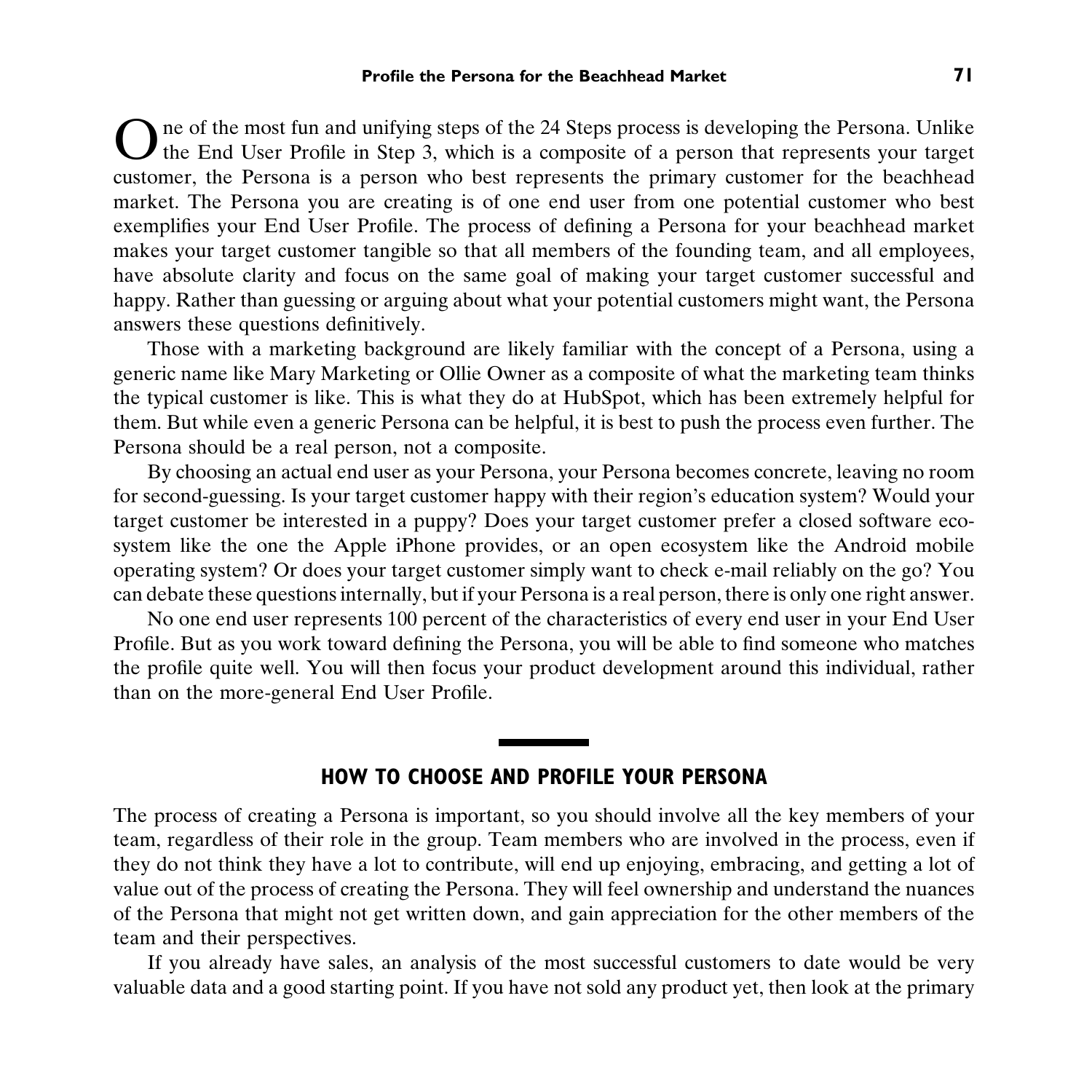market research you have already done, and analyze some of the customers who showed the most interest in your potential offering. Make sure they would actually pay for it and are not "just interested." There is a big difference.

You are looking to answer the question, "If I had only one end user to represent our End User Profile, who would it be?" From your End User Profile, you have a good start. The Persona should conform very well with this profile while also providing more specific details.

You and your team should take the primary market research you have on some of these customers, as well as the End User Profile, and discuss the pros and cons of making each customer the Persona. After this analysis, you will choose one to be the Persona, knowing that you might change it later as you get more information. Don't spend too much time worrying whether you have the perfect Persona; just make your best guess and get the process started.

Then, prepare a fact sheet about the Persona, based on the information you already have. Include a drawing or photograph of the individual. You will typically want to include information about the person's life (born, raised, education, family, age, etc.) as well as the person's job (what company, how many years, training, managers, salary, performance metrics if a B2B case, etc.). All of this information should be specific—not just that they make a five-figure salary or live in the northeastern part of the country, but that they earn \$65,000 a year and live in a specific town. By preparing a fact sheet, your team will also identify key facts specific to your business that you will want to include in order for the Persona to be useful to you.

In your fact sheet, you will use the end user's real name. It might seem a bit creepy to use a real name, so if you feel uncomfortable, you can use an alias instead. Typically, once people understand the purpose and role of the Persona, they are okay with using a real name, at least for internal use within the company.

Most importantly, you want to list the Persona's Purchasing Criteria in Prioritized Order, as these priorities will dictate what purchasing decisions the Persona makes. The top priority is the concern that keeps the Persona awake at night. It is the thing that she either fears the most or gets most excited about. It is what will get her fired or promoted and often the most visible thing that could go right or wrong. It is crucial to understand how your customer prioritizes their needs and wants. You will build off of this list throughout the 24 Steps. A list provided by the end user will get you started, but when interviewing your end users, you cannot necessarily believe everything the end user tells you; you should validate what they say. Often the end user actually believes what they are saying, but will in reality take very different actions.

Now that you have identified what facts you have and don't have, interview the end user who is your Persona (you presumably have already met the individual at least once in the course of your primary market research) again and fill in the gaps in what you know. Allow the conversation to be open-ended, because you will likely learn additional facts that are relevant to your Persona. Add this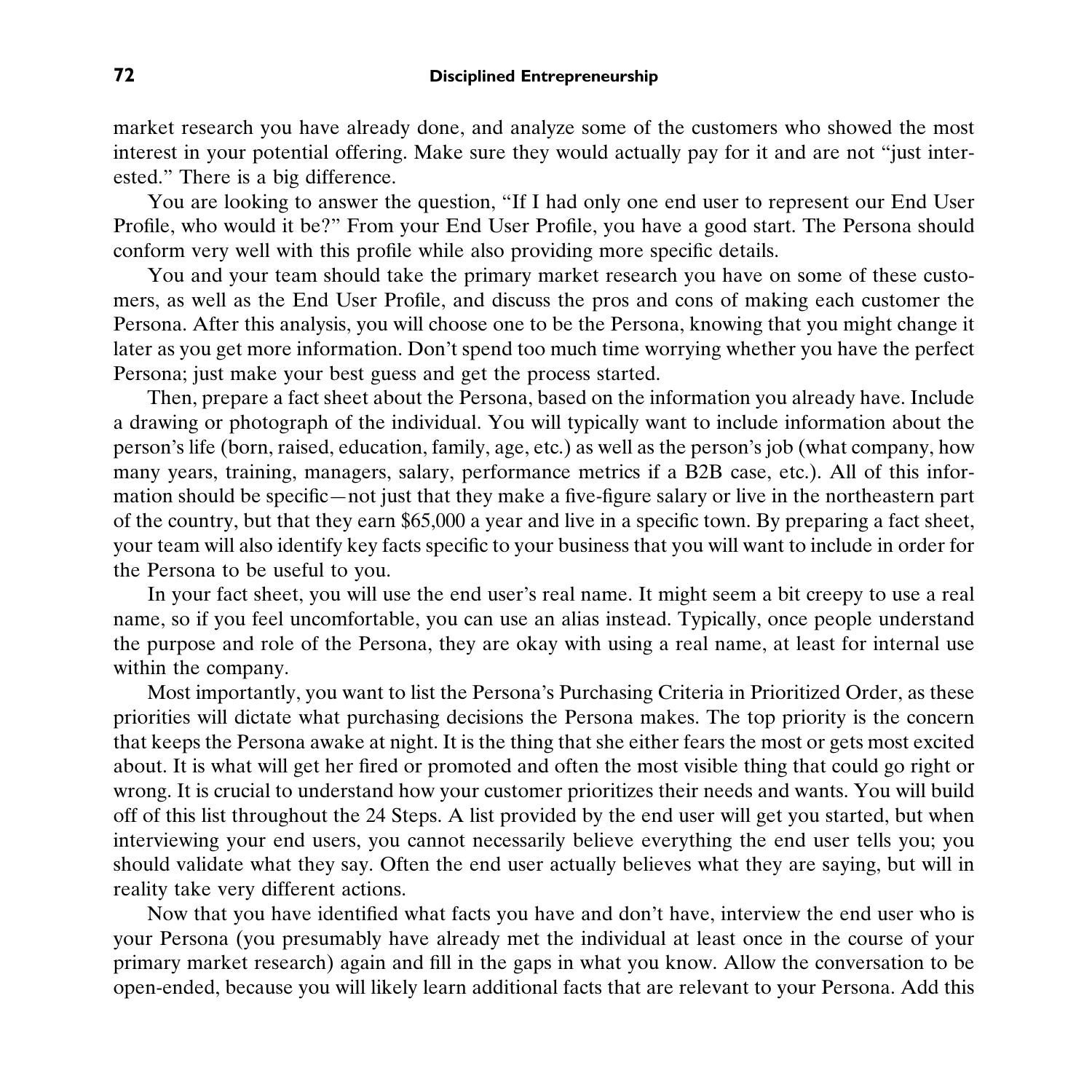information to the fact sheet in another team meeting to make sure everyone is on the same page and that no crucial details have been omitted or overlooked. Also, go beyond what your Persona says and carefully notice all the details about her as well. Is her desk organized? Does she have pictures in her office? What kind of clothes does she wear? Are there particularly odd characteristics, such as in our Persona of Chuck Karroll (see Table 5.1), where he still has a beeper? These details are often the most telling of all.

Once you have finalized your fact sheet, summarize a few key areas on a sheet of butcher paper or other large sheet of paper, and post it on the wall so that your team does not forget who they are in business for (see Figure 5.1). Some companies make a cardboard cutout of the Persona and keep it

| Silviu<br>35 y.o.<br>Alternative channels<br>manager (small bank)<br>Earns 2,500 EUR/mo                                                                                                                                      |
|------------------------------------------------------------------------------------------------------------------------------------------------------------------------------------------------------------------------------|
| STORY: Energetic and ambitious.<br>Has a family, but is a social person.<br>Likes gadgets (Apple fan), motorbikes, and snowboarding.<br>Likes good wine & dining w/ friends.<br>Prefers doing business with people he likes. |
| GOALS: Go up the ladder (VP/CEO in 10 y).<br>Do something different/stand out.<br>Be appreciated for results.<br>His bank to become more competitive.                                                                        |
| NEEDS: To get quick measurable results (customer loyalty & satisfaction).<br>To lower his costs.<br>To move faster/smarter than competitors.<br>To find a good technology partner.                                           |
| PAINS: Large IT projects are expensive and take long time to implement.<br>Low competitiveness means more pressure (small bank).<br>Upper management doesn't understand the leverage of<br>usable, user-friendly technology. |

Figure 5.1 Making the Persona visual means everyone on your team will be more engaged in the process and will keep the Persona in the front of their minds.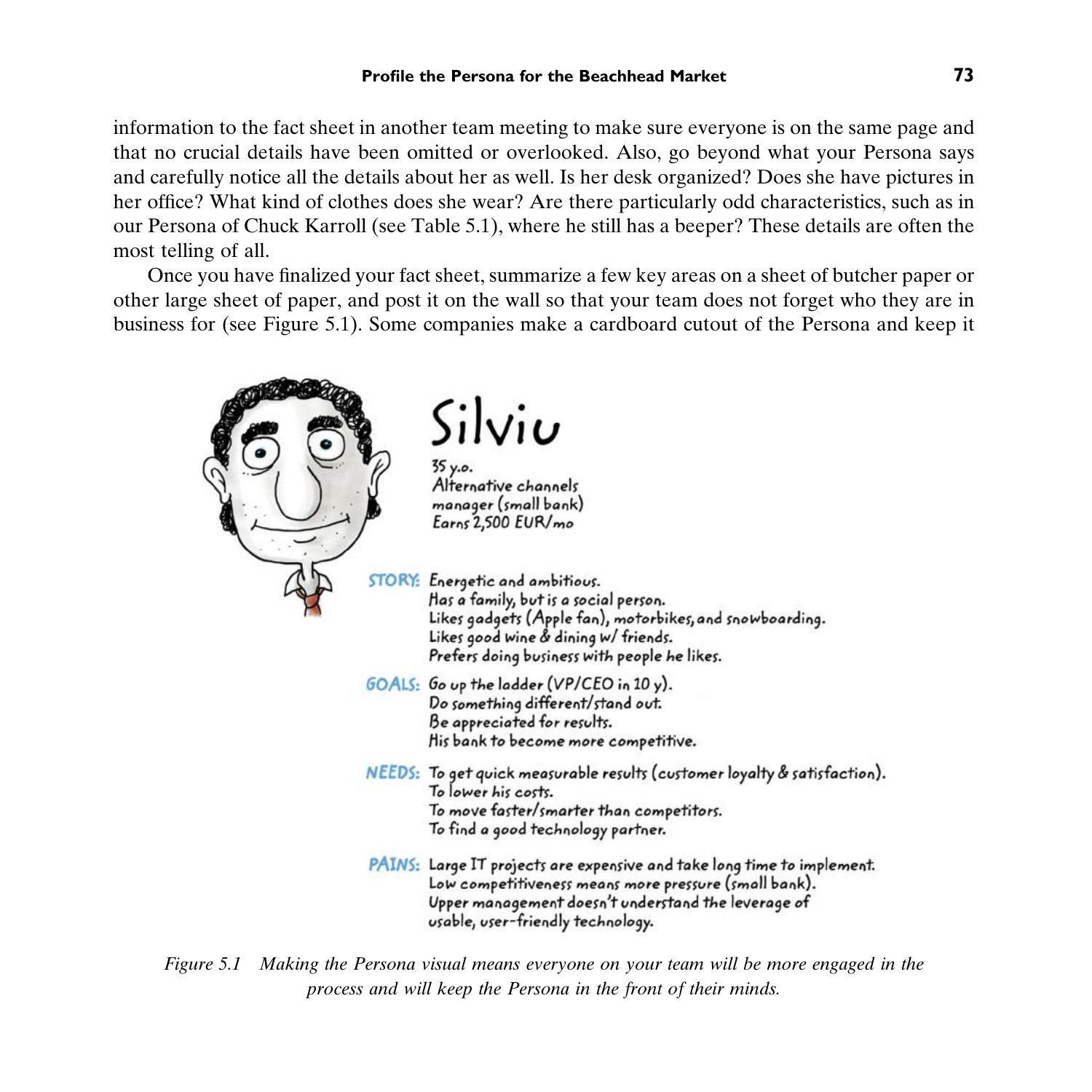## Table 5.1 Chuck Karroll Persona

## Facilities Manager, IBM NE Data Center, in Littleton, MA

| Environment                | • Now has just over 20K Blade servers today growing at 15 percent per<br>quarter for the past two years and for the foreseeable future.                                                                                                                                                                                                                                                                                                                                                                                                                                                                                                                                                                                                                                                                                                                                                                                                                                                                 |
|----------------------------|---------------------------------------------------------------------------------------------------------------------------------------------------------------------------------------------------------------------------------------------------------------------------------------------------------------------------------------------------------------------------------------------------------------------------------------------------------------------------------------------------------------------------------------------------------------------------------------------------------------------------------------------------------------------------------------------------------------------------------------------------------------------------------------------------------------------------------------------------------------------------------------------------------------------------------------------------------------------------------------------------------|
| Personal Information       | • He is second-generation American (parents from Ireland).<br>• Born in Medford, Massachusetts.<br>• Medford High to Middlesex Community College.<br>• Moved to Winchester.<br>• Family with 2 kids (12, 15).<br>• Just turned 40 this year.                                                                                                                                                                                                                                                                                                                                                                                                                                                                                                                                                                                                                                                                                                                                                            |
| <b>Career Context</b>      | • Mid-career, 18 years at IBM and not looking to leave.<br>• He is technical in the technician sense, not the engineering development<br>sense.<br>• He is maintenance-focused and his vocational degree is relevant.<br>• Has been in current job for five years and has had three different managers<br>already but hopes to keep this job for next five years at least.<br>• Promotion path forward is to manage more facilities.<br>• Makes \$65K per year and has the potential for a 5 percent bonus at the end<br>of the year, based on the unit's overall performance and his contribution as<br>determined by his boss, the data center manager.<br>• Eligible for salary increase each year, based on his appraisal (can be between<br>0 and 12 percent).<br>• He has been consistently ranked a 1 or 2 (on a scale of 1-5 where 1 is the<br>best) in his yearly performance review, with reliability and supporting the<br>business unit's growth as two key metrics upon which he is rated. |
| <b>Information Sources</b> | • He prefers people to websites when he looks for information and answers<br>to questions.<br>• Belongs to AFCOM (association for data center management professionals)<br>and gets a lot of information from them, and especially likes to go to the<br>Data Center World conference in early October each year in Las Vegas.<br>• Second-biggest influence is the Uptime Institute.<br>• Has started to look at Green Grid but not impressed.                                                                                                                                                                                                                                                                                                                                                                                                                                                                                                                                                         |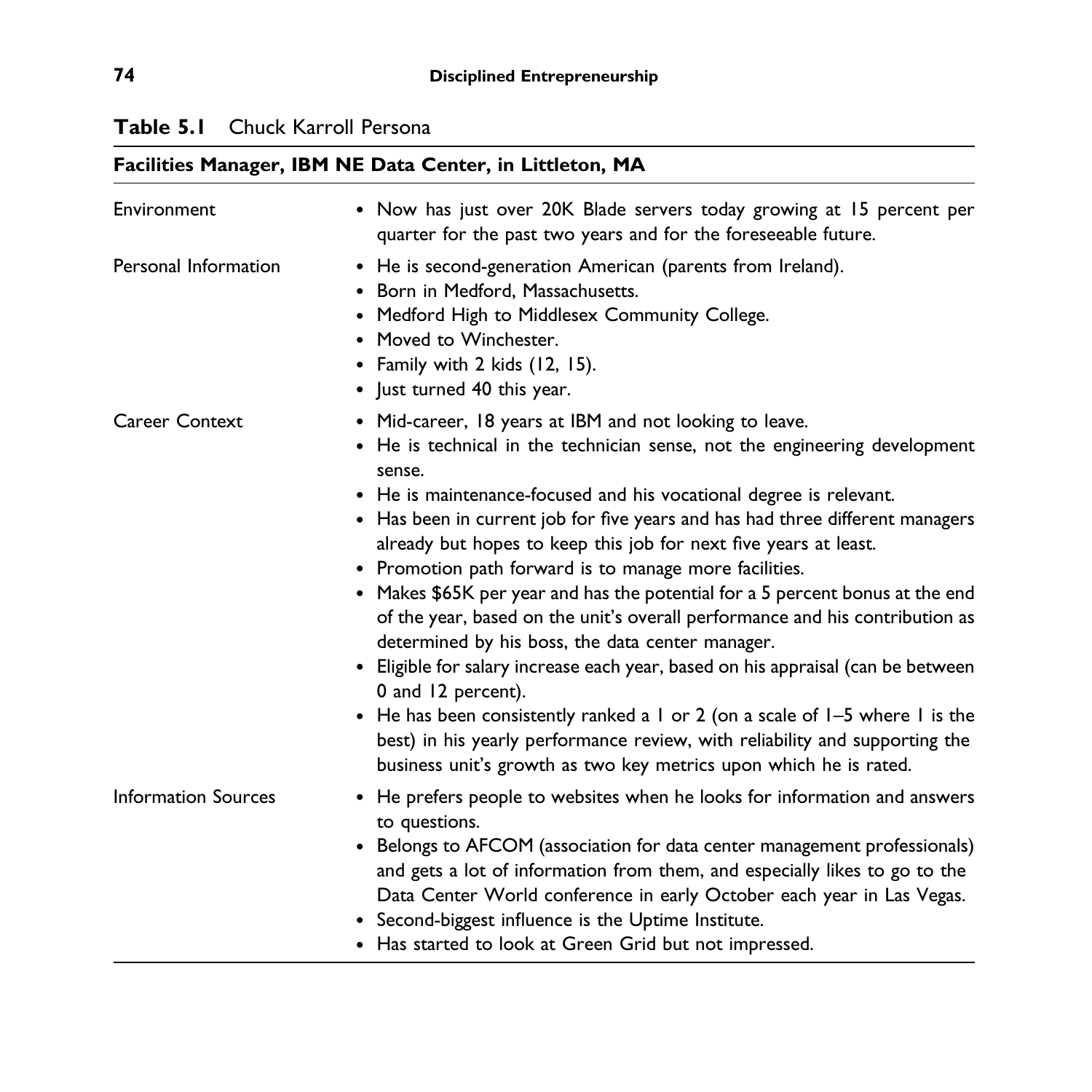### Table 5.1 Continued

|                                                    | • Also starting to get forwarded e-mail about a blog (Hamilton and Manos)<br>that other influential facilities managers are starting to read, and he has<br>recently bookmarked it himself                                                                                                                        |
|----------------------------------------------------|-------------------------------------------------------------------------------------------------------------------------------------------------------------------------------------------------------------------------------------------------------------------------------------------------------------------|
| Purchasing Criteria in<br><b>Prioritized Order</b> | I. Reliability (highest priority)<br>2. Growth (high priority)<br>3. Costs (medium priority)<br>4. "Greenness" (low priority-extra credit)                                                                                                                                                                        |
| Other Noteworthy Items                             | • Drives a Ford F-150 pickup truck and always buys American<br>• He wears a beeper that is always on<br>• Listens to country music<br>• He used to be a volunteer fireman and is proud of it. He makes level-headed<br>decisions when there is a crisis, calling in his training to act fast and put out<br>fires |

in the office. Other leading-edge companies pull up an electronic version of the Persona when making important decisions in order to discuss what the Persona's perspective would be on the subject.

## THE PERSONA IS MORE THAN JUST AN EXERCISE

The value of the Persona persists well beyond the completion of this step. The Persona should become a touch point as you think about decisions going forward. What features should you prioritize? Drop? How should you allocate resources? Who should you hire to sell the product? What should your message be? Who should you partner with? Where do you go to meet your customers? Who is influencing your customer's mindset on your product?

The process of answering these questions starts to bring alignment among the team and resolves misunderstandings that are bound to occur from imprecise communications. Once the Persona is done, it is also useful to maintain this alignment going forward. If done effectively, it will help guide all kinds of decisions and create a consistent vision throughout the company.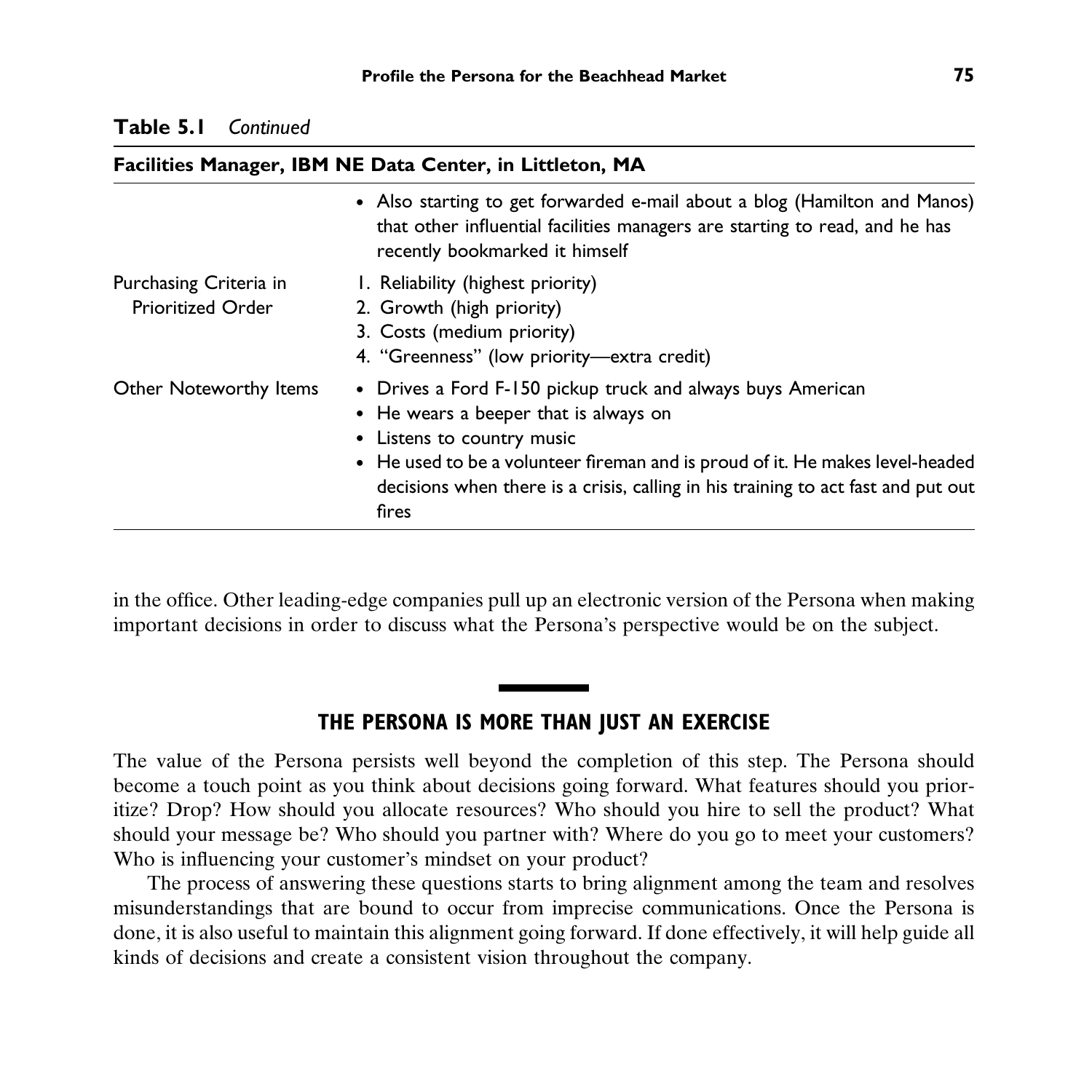#### 76 Disciplined Entrepreneurship

You may find that you made errors while developing your Persona fact sheet, or that your Persona does not adequately represent the End User Profile, so you may need to go back and revise your Persona in an iterative fashion in later steps. This is not only okay, but highly recommended and a productive exercise.

The point is that the Persona build is not a one-time event but rather should be visible or at least accessible to all members of the team as you move forward with your business. It should be your North Star.

## SHOULD I CREATE MULTIPLE PERSONAS? IF SO, WHEN?

As we discussed in Step 1 when talking about how we define "customers," companies similar in nature to eBay and Google should actually start out with two Personas. This is not due to a lack of focus, but rather to the fact that their core businesses are two-sided markets; so they needed one Persona for each market. For example, when eBay first started its auction site, it would have had one Persona for a buyer and a completely different Persona for a seller. Likewise, Google, at the beginning, should have had one Persona for its target search user and another Persona for its target buyer of advertisements.

Google and eBay are so large today that they have many personas to match the many areas of their business, and entrepreneurs sometimes like to point to the two companies as reasons why startups too can have multiple personas. However, large companies have the resources to cover multiple markets and use multiple personas. You do not have this luxury, so don't be led astray by what large companies do with personas. Focus on your one Persona; or, if you have a multi-sided market, one Persona for each side of the market.

## THE PERSONA HELPS YOU FOCUS ON WHAT TO DO—AND WHAT NOT TO DO

The Persona exercise can even be extended to make personas who you explicitly decide not to serve. Such an exercise can help you to focus and not distract your precious resources. You can even talk about how you handle these customers and efficiently redirect them. It is very hard and takes practice for entrepreneurs to turn away business, but it is exactly that type of focus that will allow you to build a scalable and profitable business. Often in entrepreneurship, your success is determined as much by what you do not do as by what you do.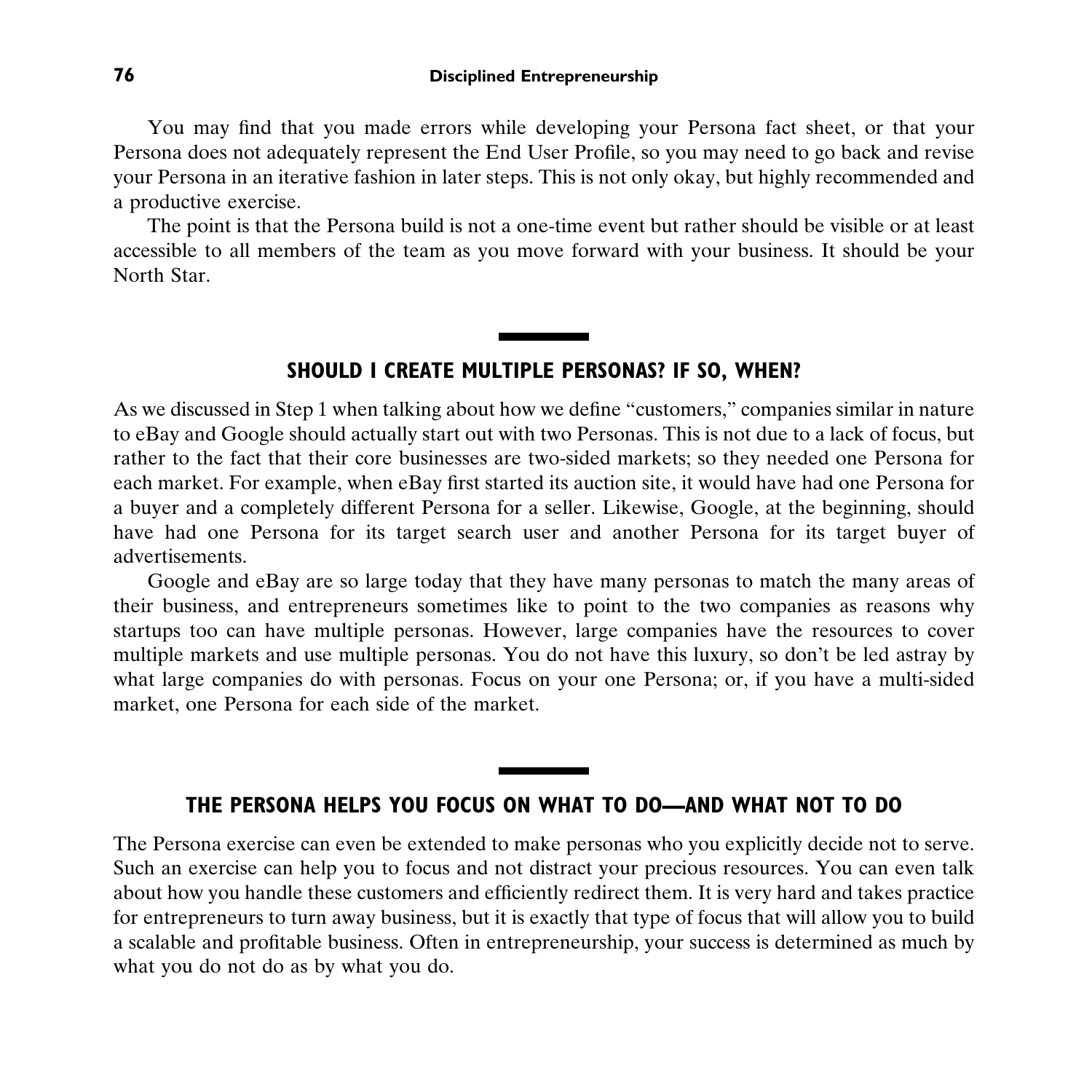#### EXAMPLES

#### Mechanical Water Filtration Systems Persona (B2B)

The team working on this project had an idea for a water filtration system that they thought could be best deployed in a beachhead market of cooling data centers, specifically those at large companies or real estate entities that manage large data centers shared by multiple clients. The TAM was calculated to be \$50 million per year, with a compound annual growth rate of 20 percent. Therefore, it was an attractive and properly sized market, but one that would rapidly attract competitors as well. As such, the team needed to be focused and conquer this market quickly.

The team initially thought the end user would be the data center manager; but, their primary market research found that the actual end user was the facilities manager, who reports to the data center manager. The facilities manager also controlled the budget that would purchase a water filtration system. After a half-dozen interviews with facilities managers at these data centers, the team started to get a clear picture of the end user.

The team eventually decided that one of the potential end users, Chuck Karroll, best represented the facilities manager they were trying to sell to. (I have changed his name and some of the details to protect his identity.) The team chose him because they had talked to many customers and they felt he very well represented the customer base. He was also someone that the team had ready access to for ongoing questions. After talking to many customers, it just seemed like an organic and easy process because a pattern had emerged and Chuck fit very well into the recurring theme. (See Table 5.1.)

Notice how you can very much visualize Chuck from these details.

Chuck's background helps the team understand the social pressures and incentives he faces. (There was, in fact, a great deal more the team knew about Chuck, which provided a much deeper understanding of him and his psyche, but I summarized the key points here for the sake of brevity.) His career information helps them understand his performance incentives—promotions, wages, and recognition—and how established he is at the company. They also understand where he gets his information from, which is important because Chuck will be vetting everything that the team tells him against these sources.

These are not generalizations or assumptions based on stereotypes. These observations are based on talking directly with Chuck and other end users who have validated these observations for the beachhead market. Not every volunteer firefighter will identify with Chuck, but many data center facilities managers in this beachhead market will have a similar mentality, even if they don't have a beeper or aren't members of the volunteer fire department (although a surprising number of them do and are).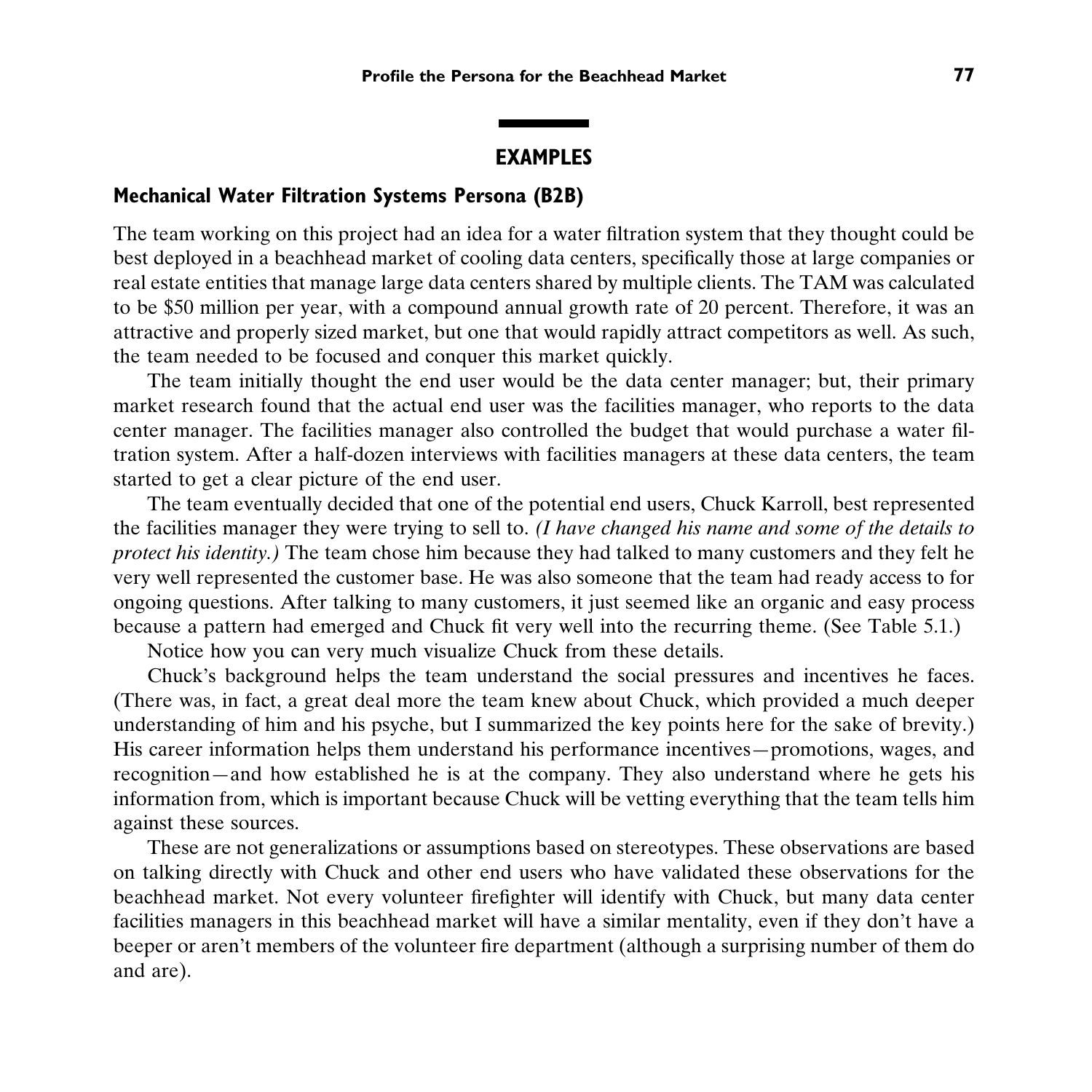#### 78 Disciplined Entrepreneurship

Chuck's priorities in making purchasing decisions are especially important to the team. When the team first started, they believed their unique selling proposition was being environmentally friendly, but their primary market research showed that Chuck cared much, much more about reliability than reducing his carbon footprint. Sure, there was a lot of talk about "green data centers," but that was a nice-to-have, not a need-to-have. Chuck's main priority is preventing data center downtime, because his customers (higher-ups in his own company) and his customers' customers (the actual paying end customers) expected the data center to be as reliable as an electric utility. If the system went down, Chuck's phone would immediately ring and it would not be pleasant. In fact, it could be the CEO of his business unit, who was generally nice, but irate when the system was down. This was Chuck's biggest fear in life and he would do whatever was necessary to make sure that there were no outages.

After preventing data center downtime, meeting the business unit's growth objectives was priority two since the general manager of the business unit was a very influential person who wanted to make his numbers and keep getting promoted. This could only be done if the data center continued to grow. If Chuck did not meet these growth goals, the pressure would come down from the business unit manager to Chuck's manager (the data center manager); then Chuck would be in jeopardy of being replaced.

Chuck's third priority was to not exceed his budget, which would impact his performance review. He was much more likely to get fired for substandard reliability or not meeting growth objectives, but staying within budget was important as well. In fact, if he did a great job with the first two priorities, he was given a bit of a pass on priority three.

Environmental issues ranked only fourth in his priorities. He had to be conversant in green issues, and would put together an annual e-mail to his manager and the center's new "green guru" about environmentally friendly steps he was taking, but doing well on environmental issues was considered the way a student considers an extra-credit problem on a test—nice to have, but not the main thing.

#### SensAble Technologies

At SensAble, we had a Persona, though it did not fit perfectly with our End User Profile. Let's call our Persona Ed Champ (that was not his real name) who was actually the manager of the designers. He was 40 years old, approximately 10 years older than the target profile, but he understood and empathized with the designers. He was young in spirit for his age, but he also had enough perspective to give us meaningful answers when we asked questions. As in the previous example, he not only had deep domain expertise, but he understood the rational, the emotional, and the social considerations of our end user, because he was from that group and still resided deeply in that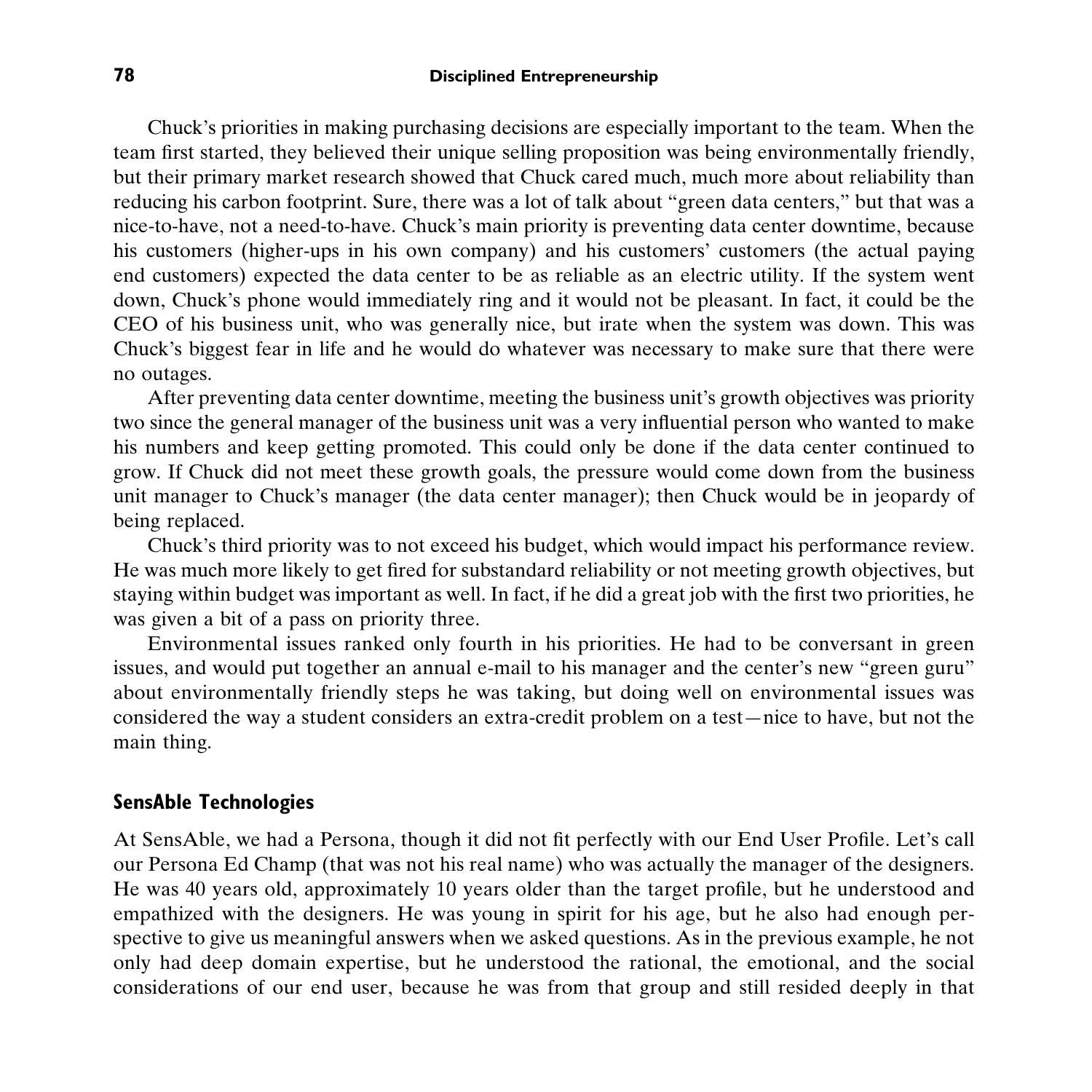territory. It was key, too, that we had a terrific relationship with him. When we had questions about product development (e.g., the priority and value of specific features) or sales and marketing (e.g., pricing, messaging, decision-making process), and we could not figure out the answers based on the description of our Persona, we would simply call and ask him.

The profile of Ed Champ is shown in Table 5.2.

It is interesting that after all these years, I can still see this person and his white flowing hair and stocky build. In fact, when writing this book, I was able to write the description below off the top of my head, because he seemingly was part of our family.

| <b>Name</b>                            | Ed Champ                                                                                                                                                                                                                                                                                           |  |  |
|----------------------------------------|----------------------------------------------------------------------------------------------------------------------------------------------------------------------------------------------------------------------------------------------------------------------------------------------------|--|--|
| Title                                  | Sculpting Manager, Boys' Toys R&D, Hasbro, Pawtucket, Rhode Island                                                                                                                                                                                                                                 |  |  |
| Age                                    | 40 (he is about 10 years older than the developers he hangs out with; but he fits in<br>well with the group and is thought to be one of the guys-they are almost all<br>guys-even though he is their supervisor)                                                                                   |  |  |
| <b>Income</b>                          | \$73.5K (he is the highest paid in the group, by a good margin, due to his seniority;<br>he has been at Hasbro in this location for 14 years and has been a top performer<br>and promoted through the ranks)                                                                                       |  |  |
| <b>Schooling</b>                       | Missouri State University-Bachelors of Fine Arts & Science: Sculpture and<br>Anatomy (he secretly admires Rhode Island School of Design-RISD-graduates<br>but that is not how he got here)                                                                                                         |  |  |
| <b>Personal</b>                        | Has a girlfriend, but no talk of marriage; he seems to be married to his job. He has a<br>child from a previous relationship, but the child does not live with him; many of<br>his friends are gay.                                                                                                |  |  |
| <b>Career Promotion</b>                | It is very unlikely he will get further promoted as he does not like management and<br>it is not his forte. He hopes to make more money to keep up with inflation, but<br>mostly he just loves his job and living in Rhode Island with creative types—and at<br>his age, the job security is good. |  |  |
| <b>Industry</b><br><b>Associations</b> | A very strong and active member of IDSA (Industrial Design Society of America)<br>above all else. There are local meetings which he looks forward to. These can be<br>epic, in part because of the relevant content, but even more so because he gets                                              |  |  |

|  |  |  |  | Table 5.2 Ed Champ Persona |
|--|--|--|--|----------------------------|
|--|--|--|--|----------------------------|

(Continued)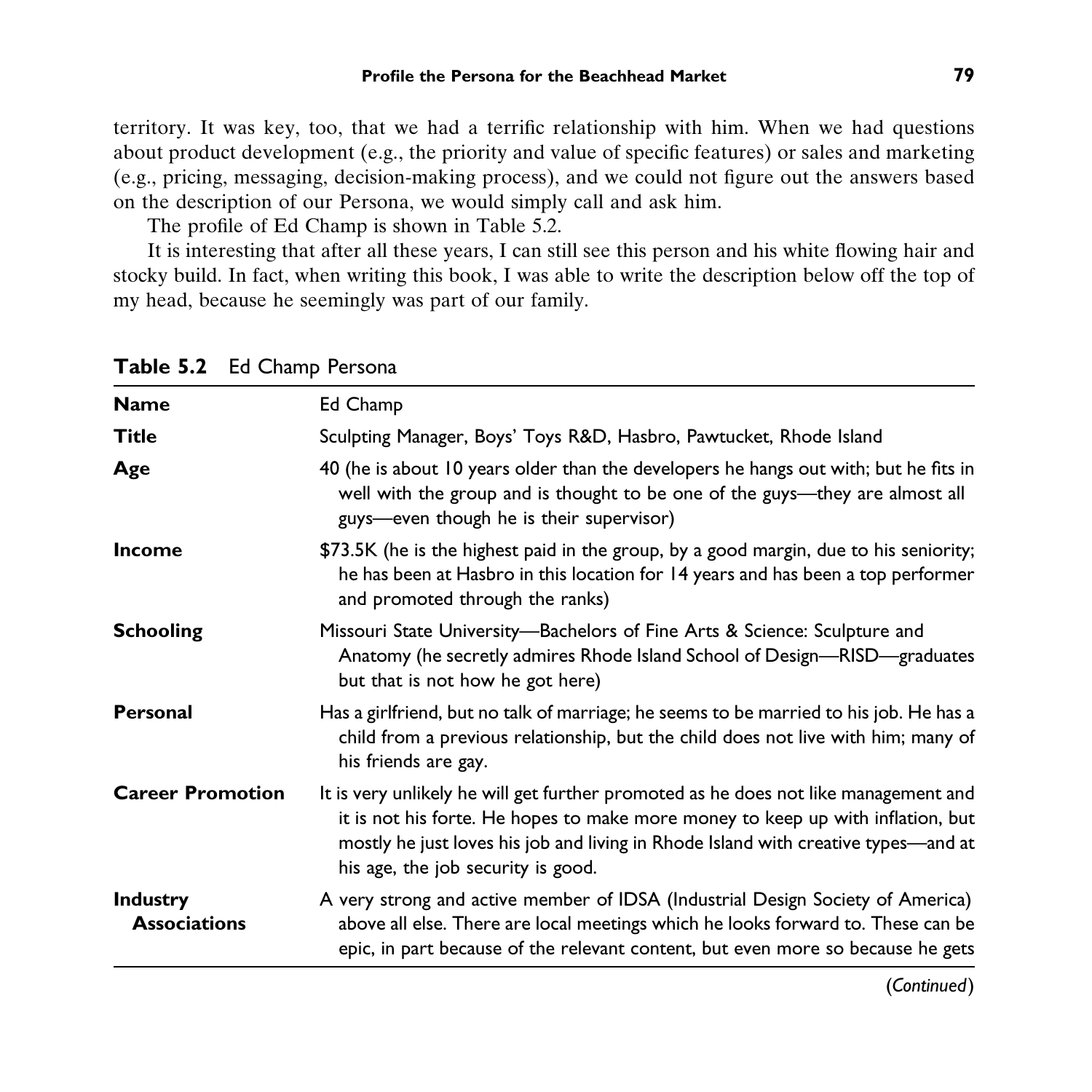## Table 5.2 Continued

|                                          | to hang out with people from RISD, Pasadena Arts Center College of Design, and<br>the like, and talk into the night about the latest in art and design. There are<br>national meetings as well, and he sometimes he goes to the big SIGGRAPH<br>conference (often held in Los Angeles) where there are some great parties.                                                                                                                                                                                                                                                                                                                                                                               |  |  |
|------------------------------------------|----------------------------------------------------------------------------------------------------------------------------------------------------------------------------------------------------------------------------------------------------------------------------------------------------------------------------------------------------------------------------------------------------------------------------------------------------------------------------------------------------------------------------------------------------------------------------------------------------------------------------------------------------------------------------------------------------------|--|--|
| <b>Music</b>                             | His group listens to technopop artists like Thomas Dolby; while he is not wild<br>about it, he likes it.                                                                                                                                                                                                                                                                                                                                                                                                                                                                                                                                                                                                 |  |  |
| <b>Socializing</b>                       | His social life often revolves around his work. He likes to hang out with designers;<br>but they don't have much money so when they go to bars, they drink wine (but<br>not beer) and sip whatever drink they get so that it lasts. They have little<br>disposable income so they have to be very careful to not blow money.<br>Interestingly, they are more likely to do designer drugs (e.g., ecstasy) than to lose<br>control by getting drunk. At the bars they go to in Providence, he and his friends<br>often wear all black. It is also common for them to have body piercings, wear<br>jewelry, and have discreet tattoos. But always, their life revolves around art and<br>talking about art. |  |  |
| <b>Heroes</b>                            | Milton Glaser, John Lasseter (Disney & Pixar), Steve Jobs                                                                                                                                                                                                                                                                                                                                                                                                                                                                                                                                                                                                                                                |  |  |
| <b>What Gets Him</b><br><b>Motivated</b> | Making great products and seeing them get to market with his design intent.                                                                                                                                                                                                                                                                                                                                                                                                                                                                                                                                                                                                                              |  |  |
| <b>What He Fears</b><br>Most             | 1. Having to leave Hasbro because it is bought or something worse. This is not<br>true for the other designers, but unique to him.<br>2. Putting out a product that he feels is crap because he ran out of time to get it<br>done right.<br>3. Having his design intent ruined by the engineers after he sends it on to them.                                                                                                                                                                                                                                                                                                                                                                            |  |  |
| <b>Priorities</b>                        | 1. Time to market.<br>2. Being able to express his design intent.<br>3. Being assured his design intent is not lost when engineers get ahold of it.                                                                                                                                                                                                                                                                                                                                                                                                                                                                                                                                                      |  |  |